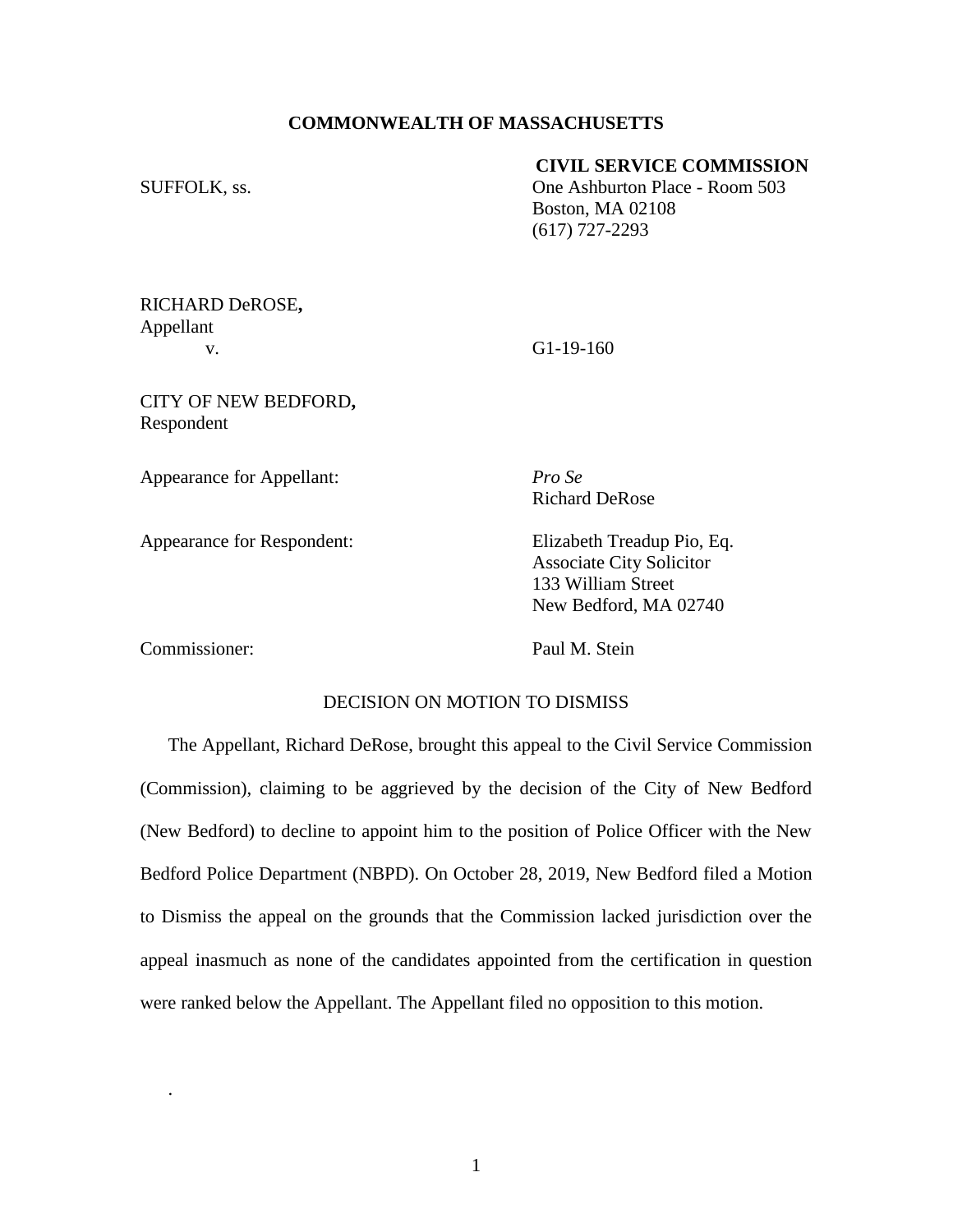#### **FINDINGS OF FACT**

I find the following material facts to be undisputed:

1. The Appellant's name appeared within the  $53<sup>rd</sup>$  "tie group" on Certification No.05612 issued to New Bedford by the Massachusetts Human Resources Division (HRD) for appointment of full-time police officers to fill vacancies in the NBPD.

2. New Bedford appointed a total of thirty (30) candidates from Certification No. 05612, including, several candidates from the  $53<sup>rd</sup>$  tie group.

3. The Appellant was one of the candidates in the  $53<sup>rd</sup>$  tie group that was not selected for appointment.

4. None of the candidates appointed from Certification No. 05612 were ranked below the  $53<sup>rd</sup>$  tie group.

5. The eligible list from which Certification No. 05612 was created expired on August 31, 2019 and has been replaced by a new eligible list.

#### **CONCLUSION**

Pursuant to 801 C.M.R.  $1.01(7)(g)(3)$  or (h), an appeal before the Commission is entitled to dismissal as a matter of law under the well-recognized standards for summary disposition, i.e., if, "viewing the evidence in the light most favorable to the non-moving party [i.e. Mr. DeRose], New Bedford has presented substantial and credible evidence that Mr. DeRose has "no reasonable expectation" of prevailing on at least one "essential element of the case", and that he has not produced sufficient "specific facts" to rebut this conclusion. See, e.g., Lydon v. Massachusetts Parole Board, 18 MCSR 216 (2005). cf. Milliken & Co., v. Duro Textiles LLC, 451 Mass. 547, 550n (2008); Maimonides School v. Coles, 71 Mass.App.Ct. 240, 249 (2008).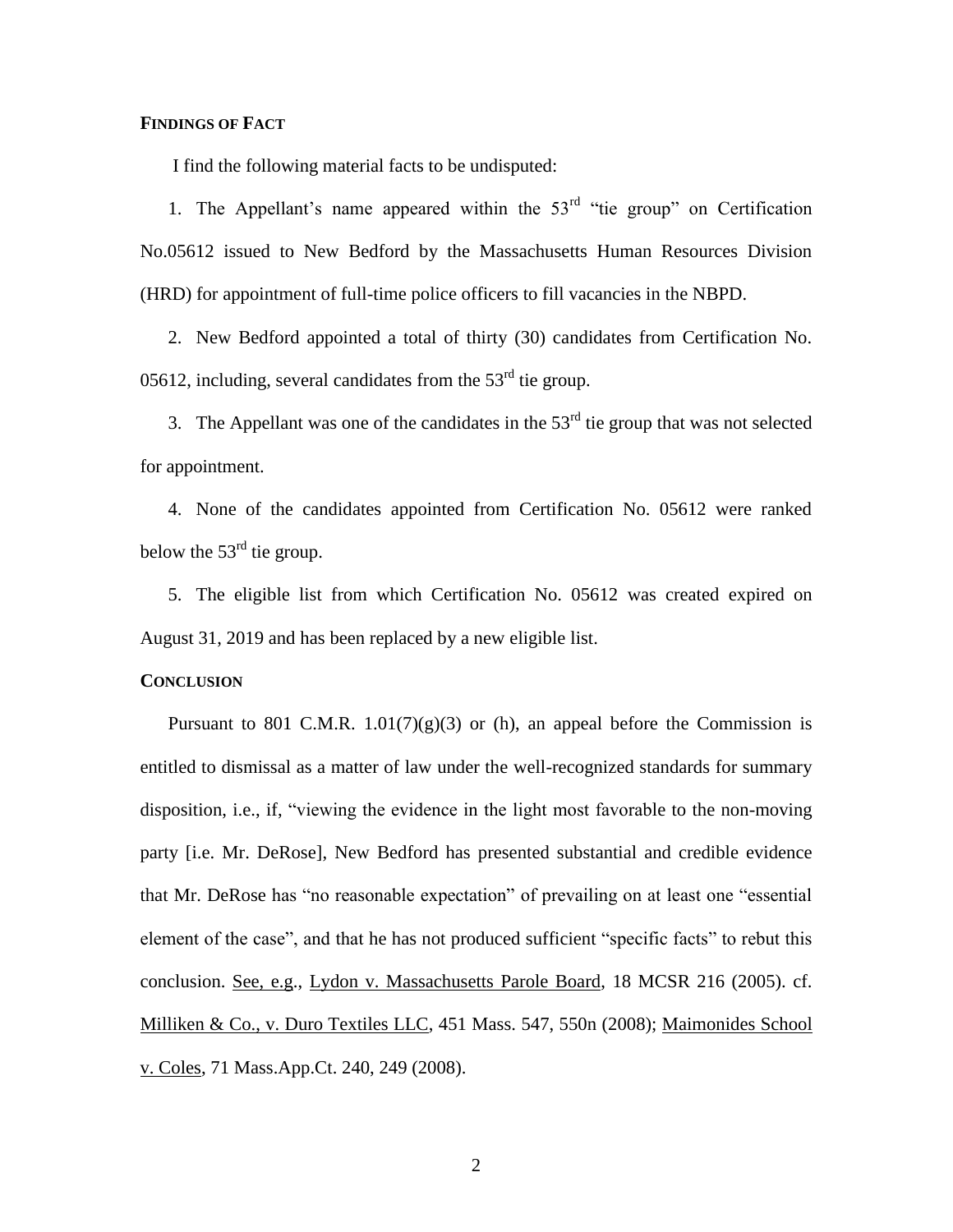Based on the undisputed facts, Mr. DeRose's non-selection for appointment to the NBPD was not a bypass from which the Appellant has the right of appeal to the Commission. The Commission has consistently held that selection from a group of tied candidates is not a bypass. See. e.g., Edson v. Town of Reading, 21 MCSR 453 (2008), aff'd sub nom, Edson v. Civil Service Comm'n, Middlesex Sup. Ct. No. 2008-CV3418 (2009); Bartolomei v. City of Holyoke, 21 MCSR 94 (2008); Coughlin v. Plymouth Police Dep't, 19 MCSR 434 (2006); Kallas v. Franklin School Dep't, 11 MCSR 73 (1996). See also, Cotter v. Boston, 193 F.Supp.2d 323 (D.Mass.2002), rev'd in part on other grounds, 323 DF.3d 160 ( $1<sup>st</sup>$  Cir. 2003). As no candidates were appointed who were ranked below the  $53<sup>rd</sup>$  tie group, the Appellant was not bypassed. The Commission does not have jurisdiction to hear an appeal from his non-selection.

Accordingly, for the reasons stated above, the Motion to Dismiss is hereby allowed,

and the appeal of the Appellant, Richard DeRose, is hereby *dismissed.*

Civil Service Commission */s/ Paul M. Stein* Paul M. Stein Commissioner

By vote of the Civil Service Commission (Bowman, Chairman; Camuso, Ittleman, Stein & Tivnan, Commissioners) on November 21, 2019.

Either party may file a motion for reconsideration within ten days of the receipt of this Commission order or decision. Under the pertinent provisions of the Code of Mass. Regulations, 801 CMR 1.01(7)(l), the motion must identify a clerical or mechanical error in this order or decision or a significant factor the Agency or the Presiding Officer may have overlooked in deciding the case. A motion for reconsideration does not toll the statutorily prescribed thirty-day time limit for seeking judicial review of this Commission order or decision.

Under the provisions of G.L c. 31, § 44, any party aggrieved by this Commission order or decision may initiate proceedings for judicial review under G.L. c. 30A, § 14 in the superior court within thirty (30) days after receipt of this order or decision. Commencement of such proceeding shall not, unless specifically ordered by the court, operate as a stay of this Commission order or decision. After initiating proceedings for judicial review in Superior Court, the plaintiff, or his / her attorney, is required to serve a copy of the summons and complaint upon the Boston office of the Attorney General of the Commonwealth, with a copy to the Civil Service Commission, in the time and in the manner prescribed by Mass. R. Civ. P. 4(d)